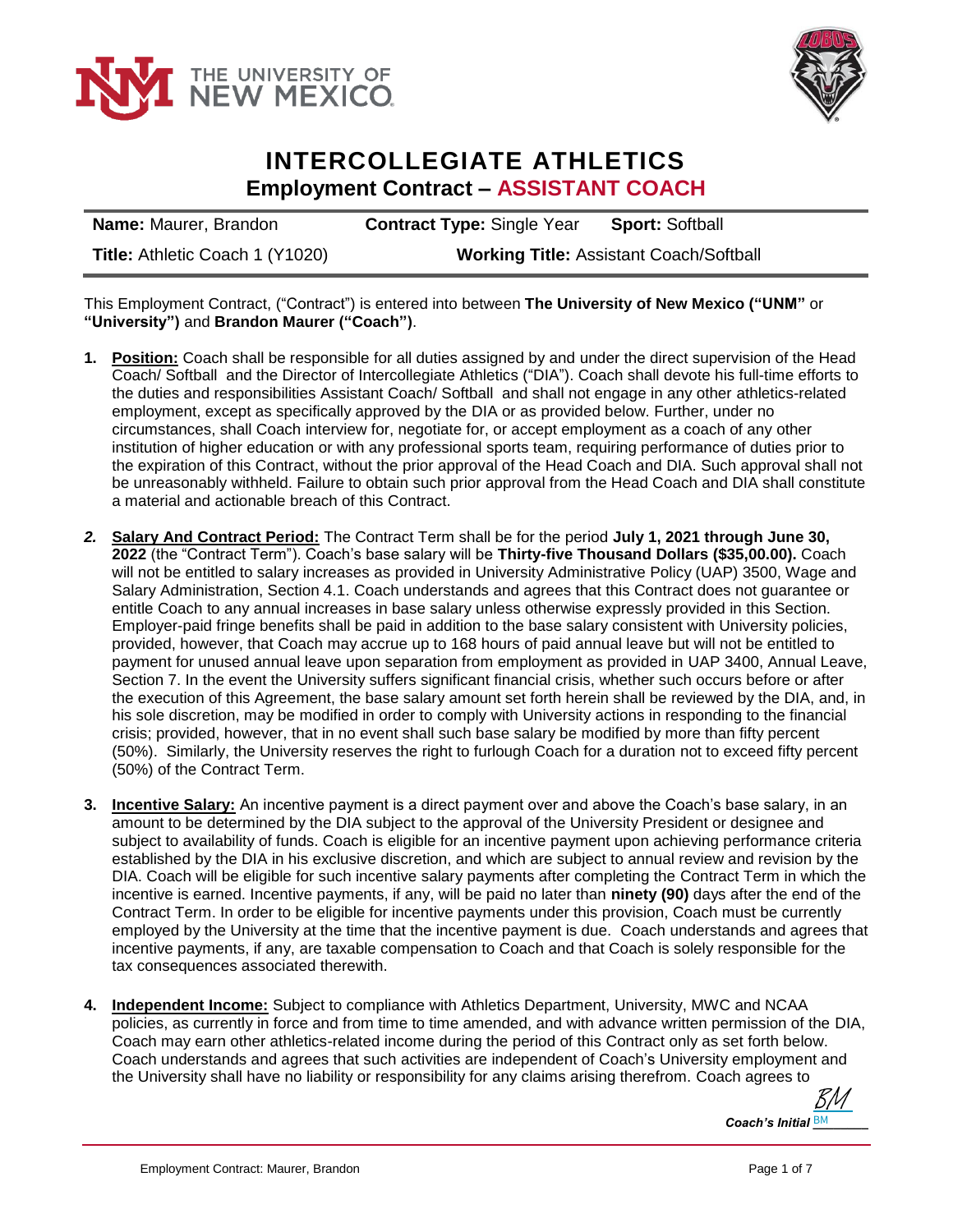indemnify the University and hold it harmless from any claims arising out of any independent contractual or other business and/or employment arrangements with third parties. Coach's advance written requests pursuant to this Section shall include the sources and amounts of any independent income contemplated by this Section. Coach understands and agrees that Coach is solely responsible for any tax liability associated with such activities.

With the written permission of the DIA, Coach may organize and conduct or be employed by a camp, clinic, lessons, or sports league pursuant to the Athletics Department's summer camp policy. Coach understands and agrees to comply with all generally applicable University policies, NCAA and MWC rules, as well as the terms UNM Athletics' Camp Manual Policy and Procedures provided by the UNM Athletics Compliance office. Coach acknowledges that these policies, procedures and rules include, but are not limited to policies and rules regarding: licensing of University logos, trademarks, copyrighted material and the images and likenesses of University students and employees; income reporting; background checks; minors on campus; discrimination and harassment; and the appropriate use of University facilities. These activities are performed in addition to Coach's assigned duties and responsibilities, and shall not interfere with those assigned duties and responsibilities. Coach shall receive no compensation from the University in connection with these activities. Coach understands and agrees that Coach is solely responsible for any tax liability associated with such activities and that the University shall have no liability or responsibility for any claims arising therefrom. Coach shall be responsible for obtaining general liability insurance in accordance with insurance laws of the State of New Mexico, and will name the University as a third-party beneficiary of such insurance policies. Coach agrees to indemnify the University and hold it harmless from any claims arising out of any camprelated activities.

- **5. Duties and Responsibilities:** Under the supervision and direction of the Head Coach/ Softball and the DIA, Coach shall be responsible for assisting the Head Coach to achieve, in an efficient and effective manner, the goals and objectives of the University's Intercollegiate Softball Program and the Department of Intercollegiate Athletics as established by the DIA. Said goals and achievements shall be in concert with the mission of the Department of Intercollegiate Athletics and the University, including the planning development, implementation and maintenance of an NCAA Division I Softball program that is characterized by excellence, exemplified by academic achievement and development of character, maturity and a sense of fair play in Softball . To that end:
	- **a.** Coach shall perform his duties and responsibilities under this Contract to the reasonable satisfaction of the Head Coach and DIA, including but not limited to, assisting the Head Coach in the recruitment of student athletes consistent with all NCAA and MWC regulations, coaching and instruction of student athletes as well as all responsibilities normally associated with and performed by an Assistant Coach to the Head Coach of an NCAA Division I Softball program at a member institution of the Mountain West Conference or other major NCAA Division I institution. Coach agrees to maintain a courteous and collegial working relationship with Athletics Department and University staff and faculty. Coach shall perform all duties set forth in this Contract and reasonably assigned by the Head Coach/ and DIA including, without limitation, assisting in the development and implementation of recruiting plans and strategies consistent with all applicable NCAA and MWC regulations; and, in general shall be responsible for evaluating, recruiting training conditioning, instructing, supervising, disciplining and coaching student athletes to prepare them to compete in the MWC and against college competition at the national level.
	- **b.** Coach shall be responsible for assisting the Head Coach and use his best efforts to ensure that institutional control of the Softball program is sustained through the development, implementation and maintenance of a vigorous and effective program for compliance with all NCAA, and MWC regulations and bylaws, and all policies of the University.
	- **c.** Coach shall act and speak positively about the University and the University's athletic programs in private and public forums.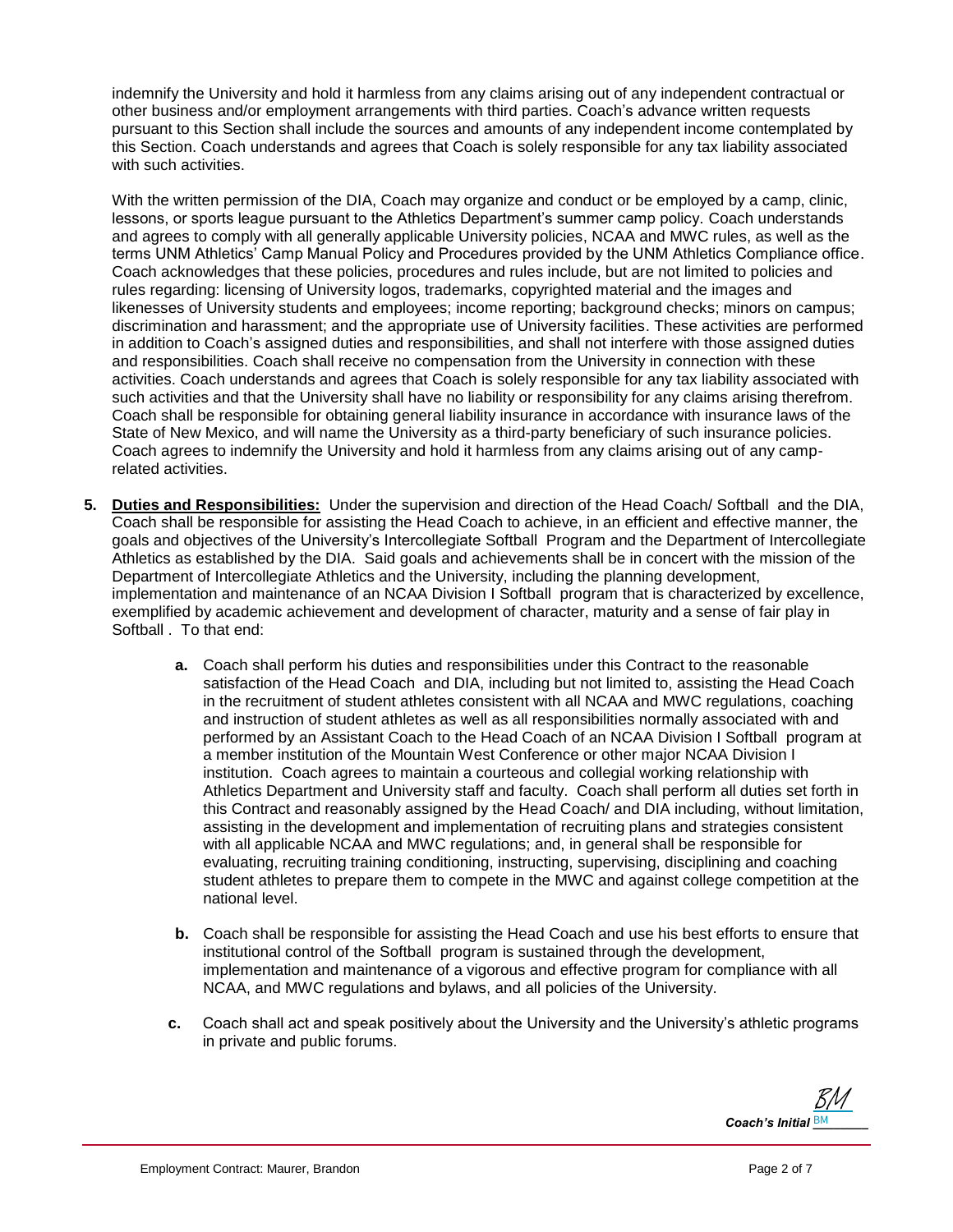- **d.** Coach shall perform his duties and responsibilities while comporting himself at all times in a professional and personal manner consistent with good sportsmanship and with the high moral, ethical and academic standards of the University and the Department, the MWC, and the NCAA.
- **e.** At no time shall Coach be involved in discreditable conduct that is inconsistent with professional standards of the University, or that is seriously prejudicial to the best interests of the University, or that violates the University's mission in a substantive manner.
- **f.** Coach shall exercise due care such that any personnel under his responsibility or supervision shall comport themselves in a similar manner.
- **g.** Coach shall make every reasonable effort to ensure that all student athletes' academic requirements are met in cooperation with and in support of the University faculty and administration.
- **h.** Coach recognizes and supports the importance to the University of its academic policies, standards and requirements and Coach hereby agrees to abide by and support these and any future academic standards adopted by the University, in all aspects of his duties and set forth herein.
- **i.** Coach shall not disclose or use any secret, proprietary, or confidential information about the University or its business affairs or activities, all of which shall be deemed "confidential information," except during the term hereof and then only for the benefit of the University.
- **j.** Coach, as a recognized and notable spokesperson for intercollegiate athletics and education, shall support the University administration mission, policies and decisions, in all of his dealing and activities with the public
- **6. Conduct of Athletics Personnel:** Coach, hired to administer, conduct, and/or coach intercollegiate athletics, shall act with honesty and sportsmanship at all times in promoting the honor and dignity of fair play in the context of the high standards associated with collegiate competitive sports. Coach understands and agrees that honesty and sportsmanship at all times, and the promotion of the honor and dignity of fair play in the context of the high standards associated with collegiate competitive sports, are material to this Contract, and that any conduct that undermines these values may be grounds for discipline, which can include termination for cause in accordance with Section 10.

Coach acknowledges that negative statements concerning the Athletics Department, the University, and the State of New Mexico made to the media or in public may be detrimental to recruiting, fundraising, and the morale of coaches, staff and players in the Softball program and other programs of intercollegiate athletics and the reputation of the University. Therefore, Coach agrees that Coach is highly encouraged that whenever appropriate and in a timely manner, will first direct any complaint or criticism that Coach may have of a particular University Sports Program, the Athletics Department or the University to the DIA before directing the complaint or criticism to anyone else. This shall not prohibit Coach from making communications protected by whistleblower laws. Further, Coach shall make reasonable efforts to project a positive image with respect to the University, Athletics Department, and Softball Program. Any conduct that disparages the Softball Program, Athletics Department or the University may be grounds for discipline, which can include termination for cause in accordance with Section 10.

Coach shall not engage in activities or conduct injurious to the reputation of the University, including without limitation, repeatedly conveying to one person, or conveying to an assembled public group, negative information concerning the University.

**7. Unethical Conduct:** Coach will refrain from unethical conduct. Unethical conduct may include, but is not limited to, the following examples of misconduct:

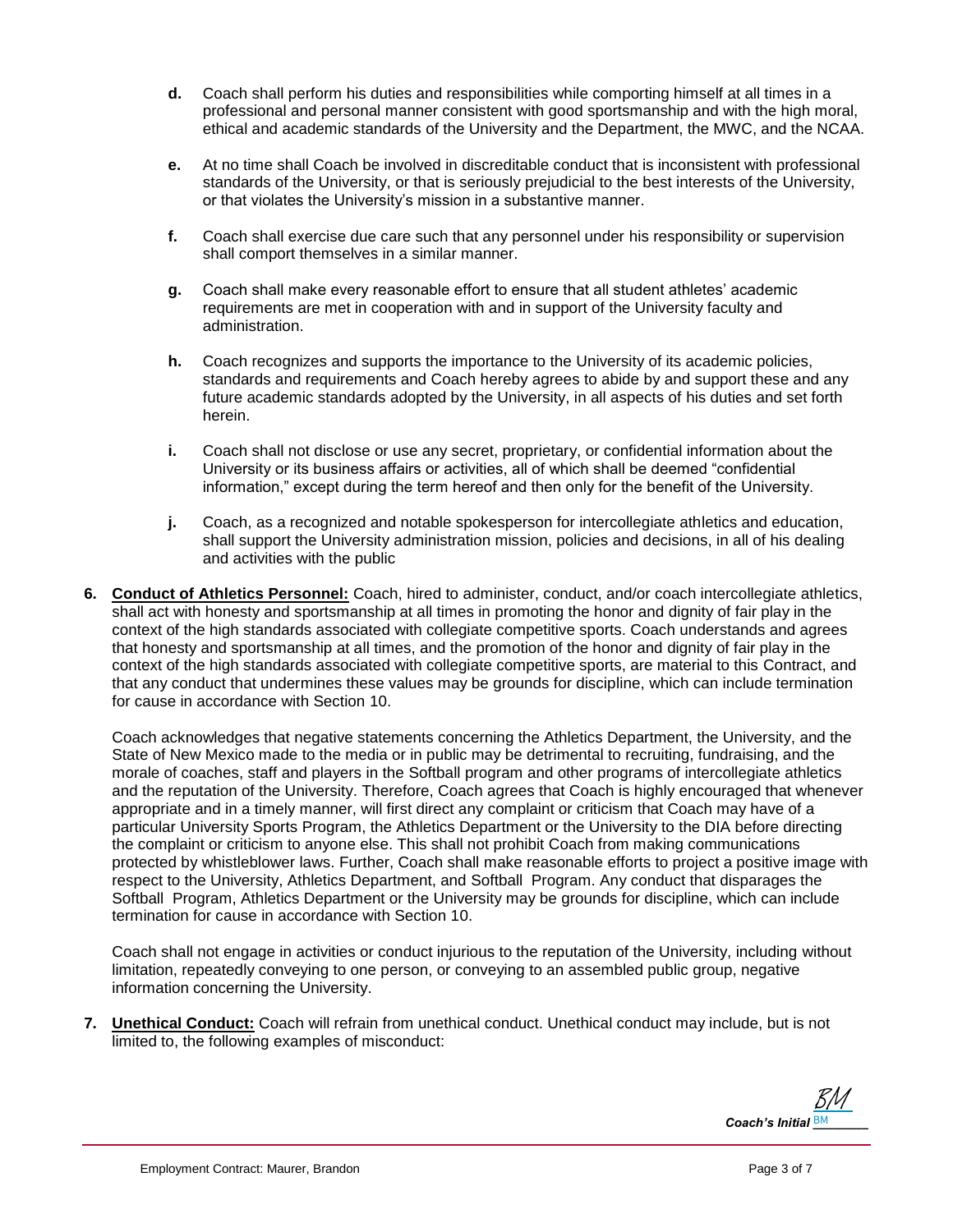- **a.** Refusal to furnish information relevant to an investigation of a possible violation of an NCAA regulation when requested to do so by the NCAA or the University;
- **b.** Knowing involvement in arranging for fraudulent academic credit or false transcripts for a prospective or an enrolled student-athlete;
- **c.** Knowing involvement in offering or providing a prospective or an enrolled student-athlete an improper inducement or extra benefit or improper financial aid;
- **d.** Knowingly furnishing the NCAA or the University false or misleading information concerning Coach's involvement in or knowledge of matters relevant to a possible violation of an NCAA regulation;
- **e.** Receipt of benefits by Coach for facilitation or arranging a meeting between a student-athlete and an agent, financial advisor, or a representative of an agent or advisor (e.g., "runner");
- **f.** Refusal to furnish information relevant to an investigation of a possible violation of federal or state law or University policy when requested to do so by lawfully authorized federal or state agents or University officials or when otherwise required to report under University policy; or
- **g.** Refusal to comply with regulatory or policy requirements, including but not limited to the reporting requirements imposed by the Jeanne Clery Disclosure of Campus Security Policy and Campus Crime Statistics Act, Title IX of the Education Amendments of 1972 (the "Clery Act"), and any and all University policies relating thereto.

Coach's agreement to refrain from unethical conduct is a material term of Coach's employment and this Contract. Coach expressly understands and acknowledges that unethical conduct is sufficient justification for Termination of Contract for Cause as described in Section 10.

**8. Compliance With Laws, Policies, Rules and Regulations:** Coach shall be responsible for being fully knowledgeable of, and being in full compliance with, the policies, rules, and regulations of the University, the MWC, or any other conference with which the University may elect to affiliate, the NCAA (as they are currently in force and as they are amended from time to time), as well as applicable federal laws, including but not limited to the Clery Act; Title IX of the Education Amendments of 1972; applicable New Mexico laws; and University policies regarding crime reporting and sexual harassment, including, but not limited to sexual harassment, sexual misconduct, and sexual violence. Coach shall immediately report any apparent or confirmed violations of the above laws, policies, rules, and regulations occurring in the department to the university's compliance staff, the DIA, or UNM's Division of Human Resources, as well as other University official/departments as may be required by University policy. Upon receiving any information about a person who has experienced sexual misconduct, harassment, sexual assault or other sexual violence, Coach shall also report the information to UNM's Office of Equal Opportunity (OEO) within 24 hours, or as soon as reasonably practicable, by calling OEO at 505-277-5251 or by email at [oeo@unm.edu.](mailto:oeo@unm.edu) Failure by Coach to report immediately to the University's athletics compliance staff and, as appropriate the DIA or other responsible University official/department, any alleged violations of University, MWC or NCAA policies, rules or regulations by Coach or, upon becoming aware of violations by any coaches, staff members, studentathletes, or other persons under Coach's supervision that become known to Coach, which failure, in the reasonable opinion of the DIA (i) creates material risk for the University or Program or (ii) negatively affects the University or the Program in a material manner, shall subject Coach to disciplinary or corrective action as set forth in the NCAA enforcement procedure. Such failure to report shall also subject Coach to immediate suspension, at the University's sole discretion, for a period of time without pay, or termination as described in Section 10.

If the University determines that Coach is in violation of MWC or NCAA rules and regulations while employed by the University, or was in violation of NCAA or conference rules and regulations during prior employment at another NCAA member institution, Coach shall be subject to disciplinary or corrective action as set forth in the NCAA enforcement procedure and may be suspended without pay by the University at the University's reasonable discretion for a period of time not to exceed ninety (90) days, or terminated as described in

Coach's Initial **BM** [BM](https://secure.na2.echosign.com/verifier?tx=CBJCHBCAABAAujbVxXsKPic3TEwNJoDYFM8Z3iI9OIfg)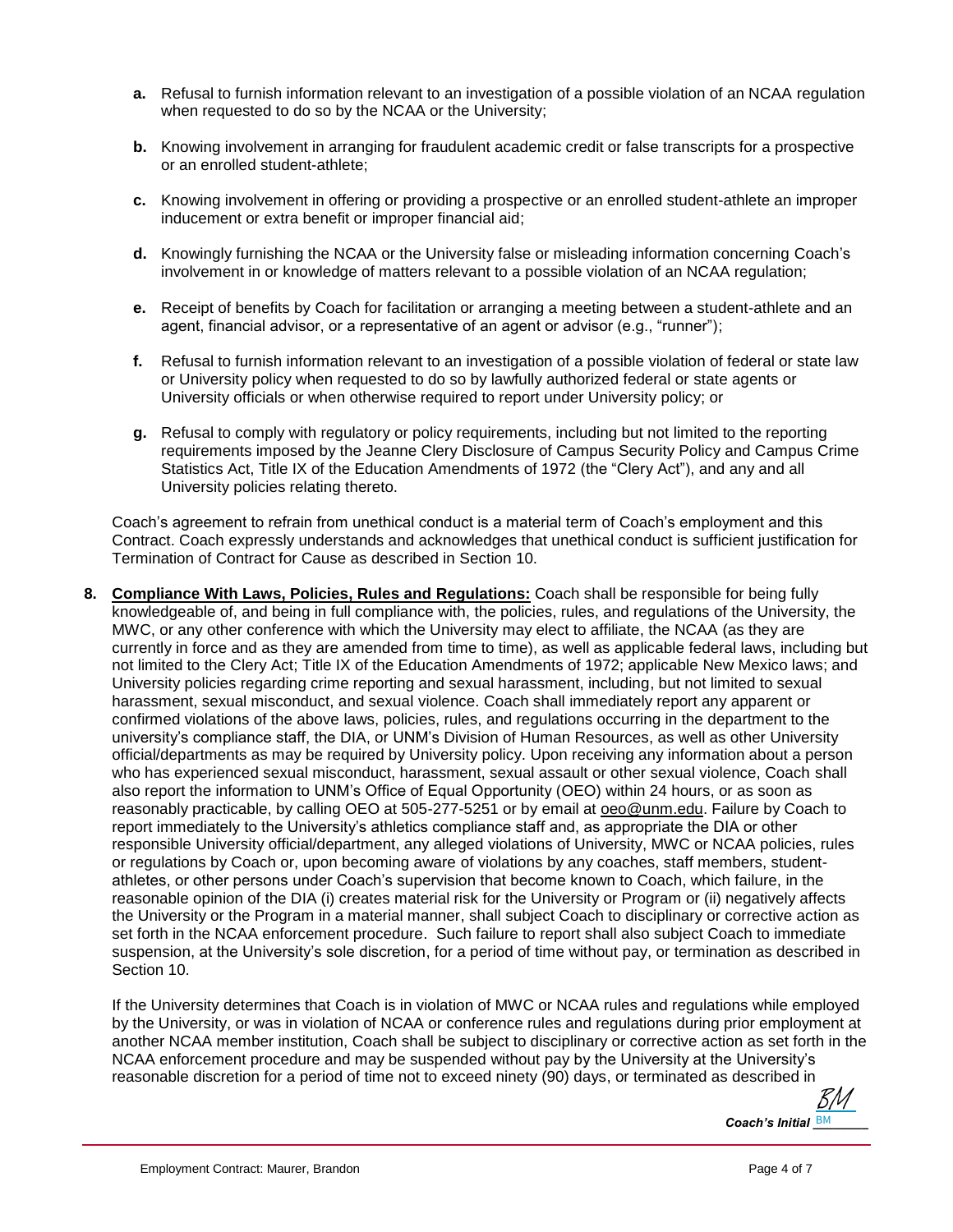Section 10. If Coach fails to meet his obligations as stated in this Section or fails to complete any Universityrequired training within six (6) months of the beginning of Coach's employment, or otherwise fails or refuses to meet his obligations under any law, regulation, policy or procedure, Coach may be subject to disciplinary action up to and including suspension and termination as described in Section 10.

Coach specifically acknowledges and agrees that Coach's compliance with applicable laws, policies, rules, and regulations are material obligations of this Contract.

- **9. Non-Applicability of University Employment Policies and Due Process Guarantees:** This Contract creates no expectancy of or property interest in continued employment with the University. Accordingly, no provisions of the University Administrative Policy manual (UAP) addressing or governing separation of employment, discipline and contract employees generally are applicable to Coach. No due process guarantees relating to progressive discipline, suspension, discharge, and appeal processes are accorded to Coach under this Contract. All rights, processes and notices afforded to Coach or required from Coach are specifically enumerated under sections 10, 11 and 12 of this Contract.
- **10. Termination of Contract for Cause:** The University reserves the right to immediately terminate this Contract for cause at any time. Cause includes, but is not limited to, violation of any material obligation of Coach under this Contract or any amendments hereto. In addition to a material breach of this Contract, the parties agree that the following non-exclusive list constitutes cause for termination under this Section:
	- **a.** insubordination;
	- **b.** Coach's neglect of, or failure or refusal to perform, his duties as Assistant Coach in any material respect after receiving written notice of such failure or refusal from the DIA;
	- **c.** Malfeasance involving misuse of University or donor funds in a single instance that totals more than \$1,000 or in repeated instances of lesser amounts;
	- **d.** Coach's failure to comport himself in a manner consistent with good sportsmanship or the moral, ethical or academic standards specified in this Contract or in University policies and regulations;
	- **e.** failure of Coach or any other person under his supervision and direction to comply with applicable standards or regulations of the MWC or the NCAA, federal or state law, or University rules, regulations or policies, as amended from time to time, regardless of whether such violation results in the imposition of sanctions or other consequences;
	- **f.** Coach's failure to promote an atmosphere of compliance or his failure to properly and effectively monitor personnel under his supervision and direction which results in material non-compliance by Coach's personnel, with applicable standards or regulations of the MWC or the NCAA, federal or state law, or University rules, regulations, or policies, as amended from time to time, regardless of whether such violation results in the imposition of sanctions or other consequences;
	- **g.** Coach's instruction to any assistant coach, student or other person to respond inaccurately or incompletely to any request or inquiry concerning a matter relevant to University's athletic programs or other institution of higher learning which shall be propounded by University, the NCAA, the MWC or other governing body having supervision over the athletic programs of University or such other institution of higher learning, or required by law;
	- **h.** Coach's failure to fully cooperate in the enforcement and implementation of any drug testing and/or education program established by the University, the MWC, the NCAA, or pursuant to federal or state law that is applicable to student athletes or other employees of the University;
	- **i.** Coach's being charged with, indicted for, pleading no contest to, or being convicted of (i) any felony; or, (ii) any misdemeanor involving gambling, drugs or alcohol. For purposes of termination of this

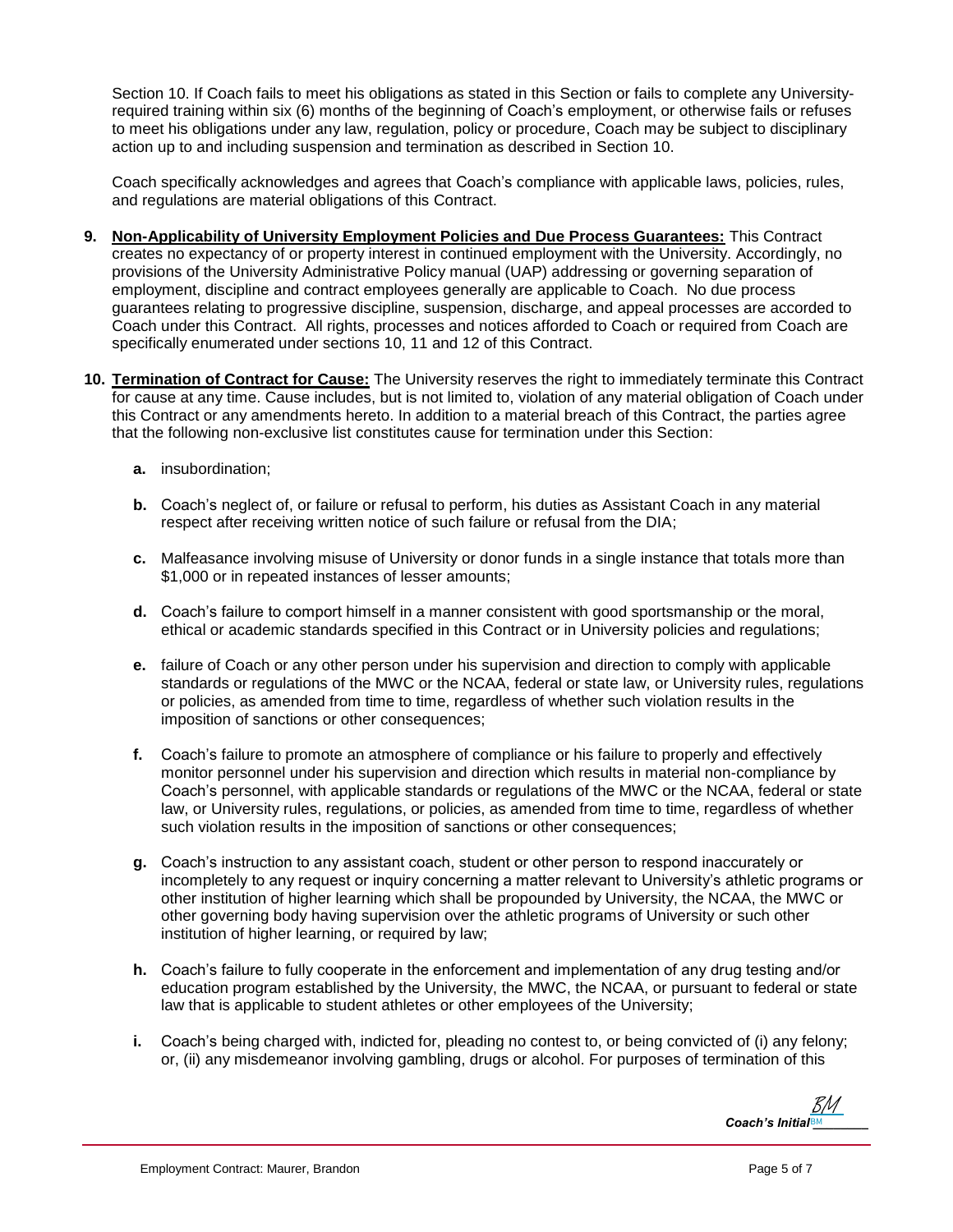Contract for cause, the parties agree that a conviction or plea will serve as conclusive evidence of the commission of the alleged crime by Coach;

- **j.** engaging in conduct which either (i) displays a continual, serious disrespect or continual, serious disregard for the mission of the University, (ii) brings Coach into public disrepute (ii) constitutes moral turpitude or breaches the high moral and ethical standards applicable to Coach as a visible representative of the University;
- **k.** major or repeated minor violation of policies, rules, or regulations of the University; major or repeated secondary infractions of the MWC or NCAA rules (including any similar infraction which may have occurred at Coach's prior employment); major or repeated minor violation of New Mexico or federal laws, regulations, or policies;
- **l.** Coach's misconduct, whether or not relating to Coach's employment, which is not in the best interest of the University or which violates the University's mission, interests, policies, or regulations, and which causes material damage to the reputation or dignity of the University or its athletics program;
- **m.** participating in any (i) gambling, bookmaking, wagering, or betting involving any athletic contest whatsoever wither by soliciting, placing or accepting a bet or wager or through a bookmaker, a pool, or any other method of gambling; or (ii) counseling, instruction, encouraging, or knowingly and intentionally permitting any student-athlete, assistant coach, or other individual under or subject to Coach's control, authority, or supervision to participate in such activity;
- **n.** failure to report promptly to the DIA in writing any violations or potential violations known to Coach of University Rules including, but not limited to, those by Coach, his assistant coaches, student athletes or other persons under the direct control or supervision of Coach;
- **o.** failure to take reasonable steps to ensure the physical and mental wellbeing of student athletes on the Softball team:
- **p.** willful or grossly negligent conduct injurious to the University's Intercollegiate Softball Program or the University;
- **q.** any other reason violation of policies of the University or its Athletics Department.

If this Contract is terminated for cause, the University shall have no further liability except for base salary and fringe benefits accrued to the date of termination.

Nothing in this Section shall prevent, limit or otherwise interfere with the University's right to terminate the services of the Coach without cause at any time subject to the provisions of Section 11 herein. Therefore, this Section creates no expectancy of or property interest in continued employment and no University Administrative Policy addressing or governing progressive discipline, discharge or the appeal process for discharge shall be applicable to Coach.

- **11. Contract Non-Renewal:** Coach expressly agrees that there exists no expectancy of renewal of this Contract beyond the term stated in Section 2 herein. Coach also expressly agrees that no notice that this Contract will not be renewed is required. Coach understands that this provision contradicts UAP 3240, Contract Employees, and expressly agrees that no notice is required. The obligations of the University and Coach pursuant to this Contract shall terminate with the termination or non-renewal of Coach's employment.
- **12. Termination by Disability or Death**: It is expressly understood and agreed that this is a personal service agreement between the parties and that in the event of the incapacity of Coach to the degree that he is rendered incapable of performing the obligations and duties contained in this Contract for a period of more than ninety (90) consecutive days, as certified by two (2) physicians selected or approved by the University, or his untimely demise, this Contract shall terminate and the University shall have no further financial or other

Coach's Initial **BM** [BM](https://secure.na2.echosign.com/verifier?tx=CBJCHBCAABAAujbVxXsKPic3TEwNJoDYFM8Z3iI9OIfg)